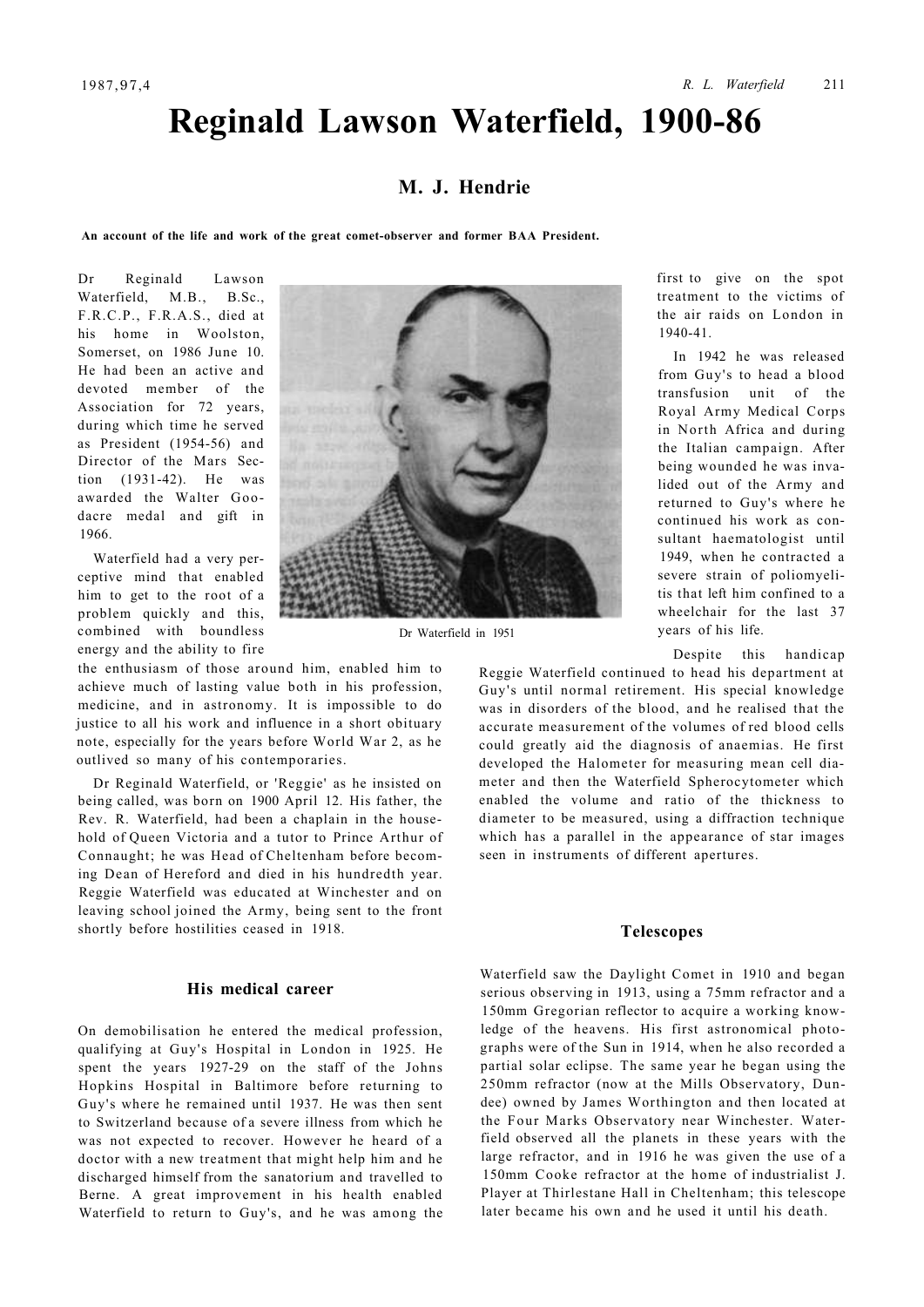#### 212 *R. L. Waterfield J. Brit, astron. Assoc.*

The total solar eclipse of 1929 showing the 125mm coronagraph and 'long arm' connected to the driving clock in the foreground. Waterfield is holding the telescope tube in the centre of the picture.

The eclipsed Sun taken with the 125mm Alvan Clar k objective at the 1929 total solar eclipse in the Philippines.



After the War he continued to observe at Chelten ham and he also began to use the instruments at the Rev. T. E. R. Phillips' observatory at Headley, Surrey especially the 200mm refractor. The year 1920 also saw Waterfield and his lifelong friend Dr W. H. Steavenson using the 710mm (28-inch) refractor at the Royal Observatory, Greenwich, to observe Saturn during the Earth's passage through its ring-plane.

#### **Mars, eclipses and occultations**

From about 1920 Waterfield made every effort to observe Mars using the instruments at Greenwich, Headley and Cheltenham . He made many beautiful drawings of the planet, most still unpublished but now being used by the Mars Section for long-term studies of the planet. He wrote an excellent review of the current knowledge of Mars for *Splendour* of the *Heavens*<sup>1</sup> published in 1923. The apparition 1928-29 was observed with the 240mm refractor at Baltimore, but he was back in England for the following one. In 1931 Council appointed him Director of the Mars Section and he produced a Section Report in 1935, the first for many years. In the same year he observed Mars from Meudon, Paris, with the 840mm (33-inch) refractor at the invitation of Ε. M. Antoniadi with whom he kept a regular correspondence.

Ill health prevented observations in 1937 and with the call-up to the  $RAMC$  in 1942 he was succeeded as Director by P. M. Ryves. He continued to observe Mars until 1969 but in later years found drawing at the telescope increasingly difficult. The 'Player' equatorial had been moved to Headley by 1932 and remained there during World War 2. The Rev. Phillips died in 1940 and the observatory buildings were damaged by a flying bomb in 1944, but the instruments survived intact.

Between the wars Waterfield travelled to five total solar eclipses and served on the Joint Permanent Eclipse Committee . His group employed photography



outer corona, often under very difficult conditions. The photographs were all taken on glass plates which required preparation before exposure and took time to change during the brief moments of totality. He was fortunate to have clear skies at Giggleswick (1927), the Philippines (1929) and Chios , Greece (1936), and thin cloud in Californi a (1930); only New Hampshire (1932) was completely cloudy at his site. He also observed the total eclipse of 1954 from a Hermes at 4000m flying east of the Shetlands, though no scientific work was possible.

He was interested in lunar eclipses, too, and photographed the eclipsed and uneclipsed full Moon in the visible and near infrared regions of the spectrum in 1932 for photometric study.

Another area of special interest was the accurate timing of lunar and the occasional planetary occultations, for which the 150mm refractor and his Cook e sidereal clock, also from Player's Cheltenha m observatory, were well suited. Between 1954 and 1970 he undertook a long series of observations, reaching a high standard of accuracy. He was particularly interested in the rather more difficult reappearances of faint stars and described ways of setting the micrometer webs at the point of reappearance of the star.

### **Cometary observations**

Along with the planet Mars, Reggie Waterfield's other lifelong observational interest was in comets. He began observing comets seriously in 1914 with the apparition of the third magnitude comet Delavan 1914V, followed by comet Mellish 191511 which also reached naked eye brightness. Between 1914 and 1925 he observed 16 different comets on 127 dates.

In 1932 Waterfield ordered a 150mm aperture f/4.5 Cooke triplet (similar to the larger Franklin Adams lens) from Cooke , Troughton and Simms, and this was hand-figured on all six surfaces by Dennis Taylor. It was mounted in a camera with a revolving back and fine focusing vernier that would take up to whole plates (216 x 165mm), and it was attached to the Player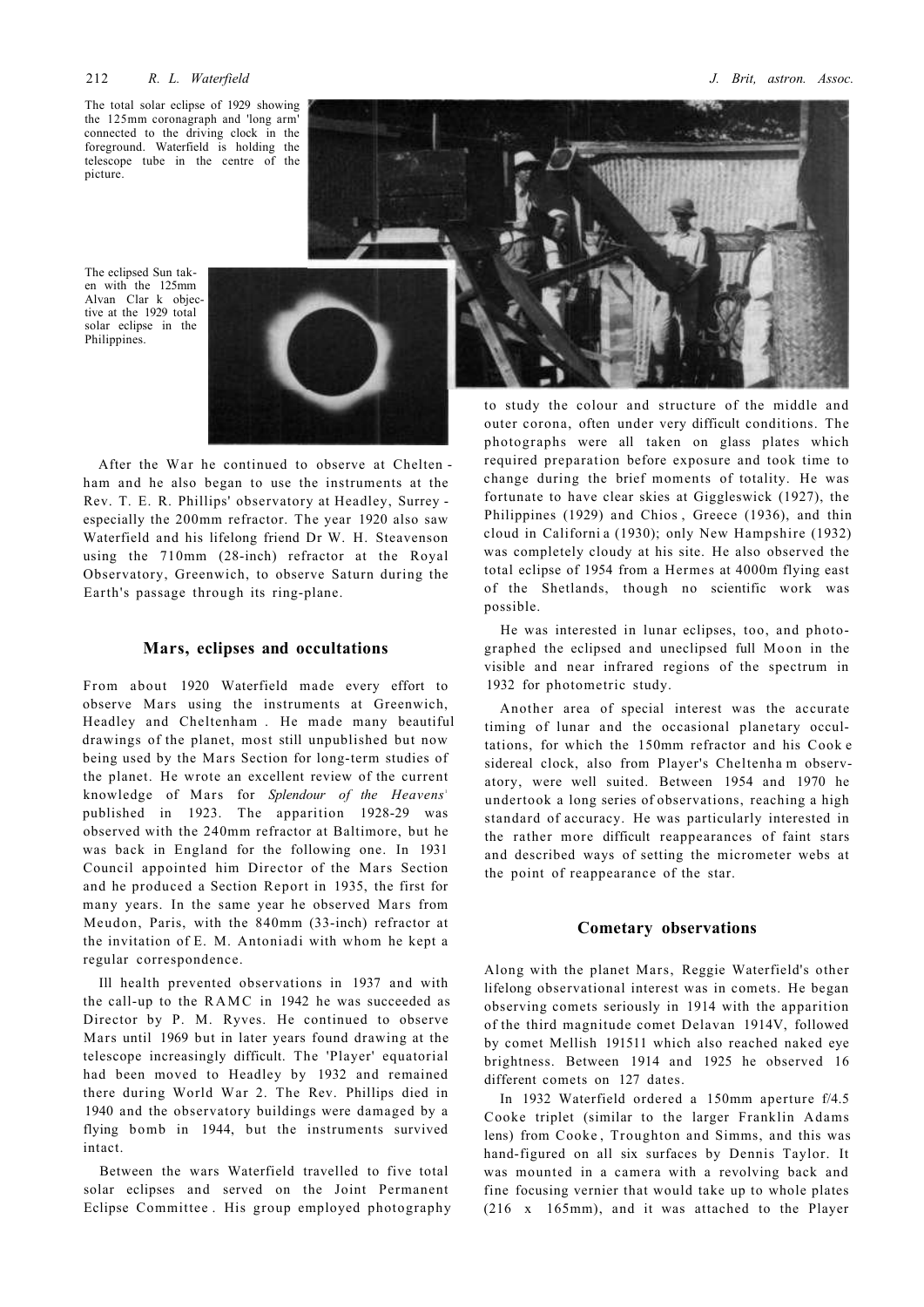

Two drawings of Mars by R. L. Waterfield during the 1935 apparition: (a) 1935 April 14, showing the Mare Acidalium region;

(b) 1935 April 22, showing the Syrtis Major region, with Olympia detached from the North Polar Cap. 150mm refractor at Headley, Surrey.

equatorial alongside the 150mm Cooke refractor and installed at Headley. Waterfield used the Cooke triplet mainly for the photography of comets, including comet Jurlof-Achmarof-Hassel 1939III, but the war prevented further work for several years. In 1948 the telescope was moved to Silwood Park, Sunninghill, near Ascot, where it was in regular use until 1968 when it was again moved to darker skies at Woolston, North Cadbury, Somerset, where the photography of comets was the main programme until Waterfield's death.

After 1950 Waterfield was confined largely to his wheelchair, though he could be helped onto a specially designed electrically powered observing chair. The observatory was re-equipped with a new roof with electrically driven rotation and shutters that enabled him to continue to observe with some assistance on most clear nights.

A total of 735 plates showing comets were taken between 1935 and 1986, representing 139 individual cometary apparitions. His measurement of accurate positions commenced in 1956 with comet Arend-



The 150mm Player equatorial at the Woolston Observatory, with the old wooden roof. The Cooke sidereal clock used for occultations stands in the corner. Below the 150mm f/13 Cooke refractor is the 150mm f/4.5 Cooke triplet camera used for hundreds of comet photographs from 1933 to 1985. *(M. J. Hendrie)* 

Roland 1957III and ended 26 years later, during which time 339 plates had been measured. He made all the reductions by hand, mostly with the help of an old Brusviga lever-set machine. Until the publication of the SAO *Catalogues,* suitable reference stars had to be found from other catalogues such as the AGK2 and Harvard series.

In addition to the photographic plates taken for astrometric purposes, he also made many longer exposures to take full advantage of the speed and wide field of excellent definition given by the Cooke triplet. His series of pictures of comet Arend-Roland in 1957 appeared in the London evening newspapers and in the *Illustrated London News.* As it was the first comet that many people had seen, it attracted a wide interest, and an outside radio broadcast was made from the Ascot observatory. Series of photographs of comets Arend-Roland and Bennett 1970II taken at Waterfield's observatory were used by Hôgner and Richter in their *Isophotometric Atlas of Comets<sup>2</sup> .* He made a particular point of observing newly discovered comets for positions and faint periodic comets that were often neglected by other observers. His observations appeared regularly on the IAU *Circular* announcement cards and more recently in the *Minor Planets* and *Comets Circulars.* 

## **Honours and achievements**

Reggie Waterfield was awarded the Comet Medal of the Astronomical Society of the Pacific in 1969 for outstanding contributions by a non-professional to the study of comets. He served on the IAU Commission for the Physical Study of Comets, and attended a number of IAU meetings.

Despite his disability he continued to travel widely by car, doing much of the driving, and visited Italy every



Comet Arend-Roland 1957III showing the famous 'spike' or antitail. Taken on 1957 April 24.9 this 35-minute exposure was made on a Kodak Oa-O plate and Ilford Aviol 102 pale yellow filter, observer Reggie Waterfield.